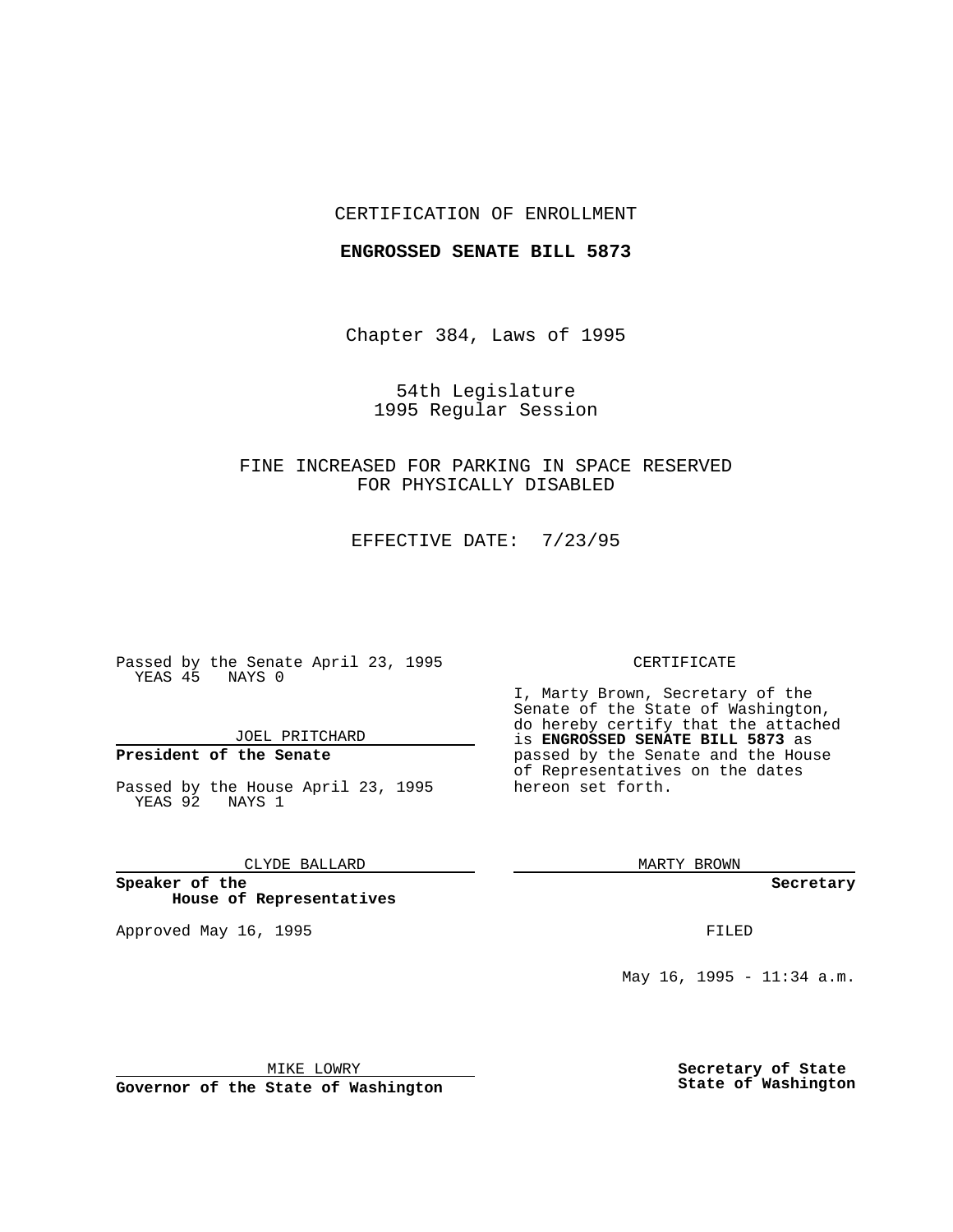## **ENGROSSED SENATE BILL 5873** \_\_\_\_\_\_\_\_\_\_\_\_\_\_\_\_\_\_\_\_\_\_\_\_\_\_\_\_\_\_\_\_\_\_\_\_\_\_\_\_\_\_\_\_\_\_\_

\_\_\_\_\_\_\_\_\_\_\_\_\_\_\_\_\_\_\_\_\_\_\_\_\_\_\_\_\_\_\_\_\_\_\_\_\_\_\_\_\_\_\_\_\_\_\_

AS RECOMMENDED BY CONFERENCE COMMITTEE

Passed Legislature - 1995 Regular Session

**State of Washington 54th Legislature 1995 Regular Session By** Senators Fairley, Owen, Fraser, Smith, Prentice, Kohl and Oke Read first time 02/10/95. Referred to Committee on Law & Justice.

 AN ACT Relating to raising the fine for parking in places reserved for physically disabled persons; amending RCW 46.16.381 and 46.08.150; and prescribing penalties.

BE IT ENACTED BY THE LEGISLATURE OF THE STATE OF WASHINGTON:

 **Sec. 1.** RCW 46.16.381 and 1994 c 194 s 6 are each amended to read as follows:

 (1) The director shall grant special parking privileges to any person who has a disability that limits or impairs the ability to walk and meets one of the following criteria, as determined by a licensed physician:

(a) Cannot walk two hundred feet without stopping to rest;

 (b) Is severely limited in ability to walk due to arthritic, neurological, or orthopedic condition;

 (c) Is so severely disabled, that the person cannot walk without the use of or assistance from a brace, cane, another person, prosthetic device, wheelchair, or other assistive device;

(d) Uses portable oxygen;

 (e) Is restricted by lung disease to such an extent that forced expiratory respiratory volume, when measured by spirometry is less than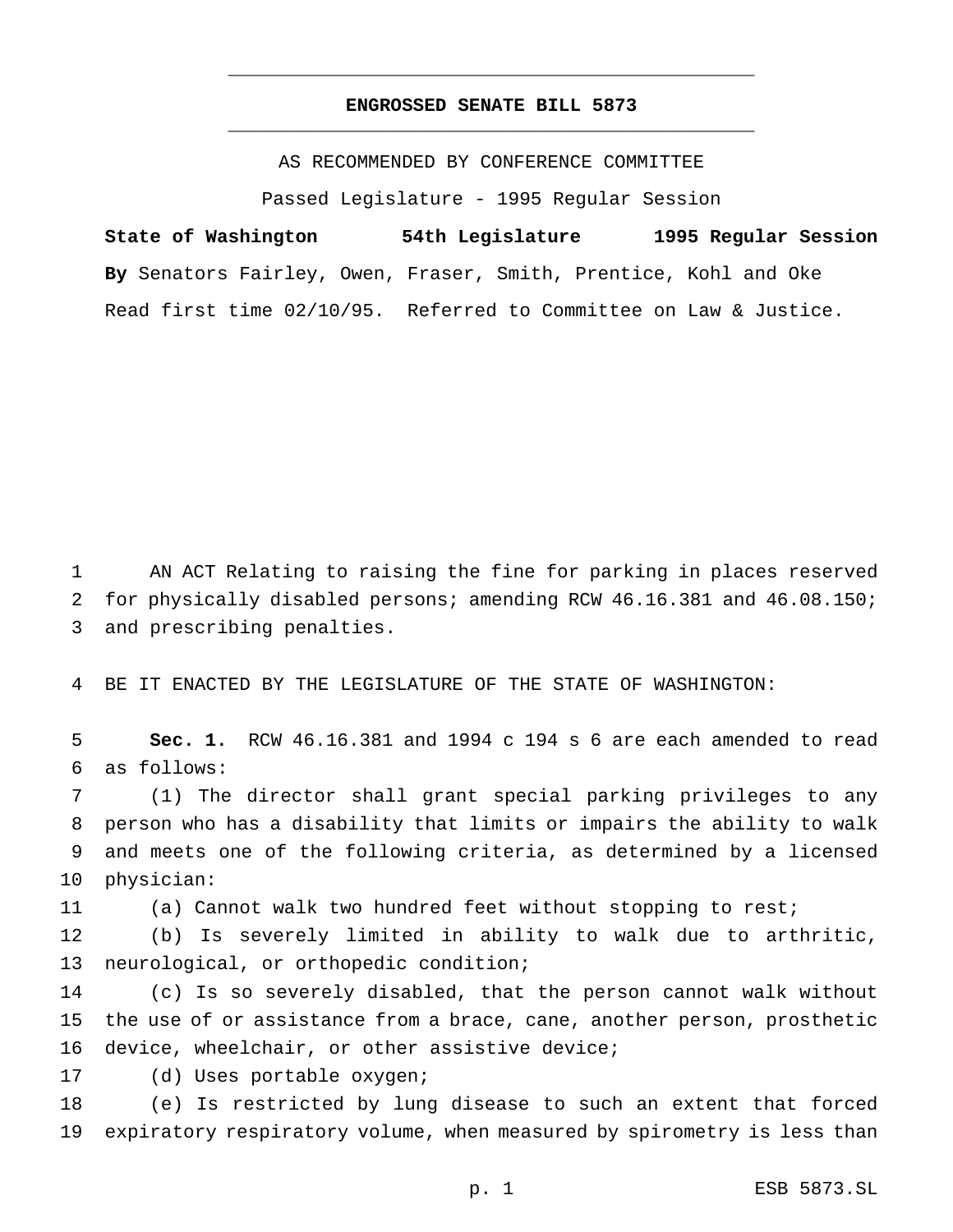one liter per second or the arterial oxygen tension is less than sixty mm/hg on room air at rest;

 (f) Impairment by cardiovascular disease or cardiac condition to the extent that the person's functional limitations are classified as class III or IV under standards accepted by the American Heart Association; or

 (g) Has a disability resulting from an acute sensitivity to automobile emissions which limits or impairs the ability to walk. The personal physician of the applicant shall document that the disability is comparable in severity to the others listed in this subsection.

 (2) Persons who qualify for special parking privileges are entitled to receive from the department of licensing a removable windshield placard bearing the international symbol of access. The department shall design the placard to be displayed when the vehicle is parked by suspending it from the rearview mirror, or in the absence of a rearview mirror the card may be displayed on the dashboard of any vehicle used to transport the disabled person. Instead of regular motor vehicle license plates, disabled persons are entitled to receive special license plates bearing the international symbol of access for one vehicle registered in the disabled person's name. Disabled persons who are not issued the special license plates are entitled to receive a second special placard. Persons who have been issued the parking privileges and who are using a vehicle or are riding in a vehicle displaying the special license plates or placard may park in places reserved for mobility disabled persons. The director shall adopt rules providing for the issuance of special placards and license plates to public transportation authorities, nursing homes licensed under chapter 18.51 RCW, boarding homes licensed under chapter 18.20 RCW, senior citizen centers, private nonprofit agencies as defined in chapter 24.03 RCW, and vehicles registered with the department as cabulances that regularly transport disabled persons who have been determined eligible for special parking privileges provided under this section. The director may issue special license plates for a vehicle registered in the name of the public transportation authority, nursing home, boarding homes, senior citizen center, private nonprofit agency, or cabulance service if the vehicle is primarily used to transport persons with disabilities described in this section. Public transportation authorities, nursing homes, boarding homes, senior citizen centers, private nonprofit agencies, and cabulance services are responsible for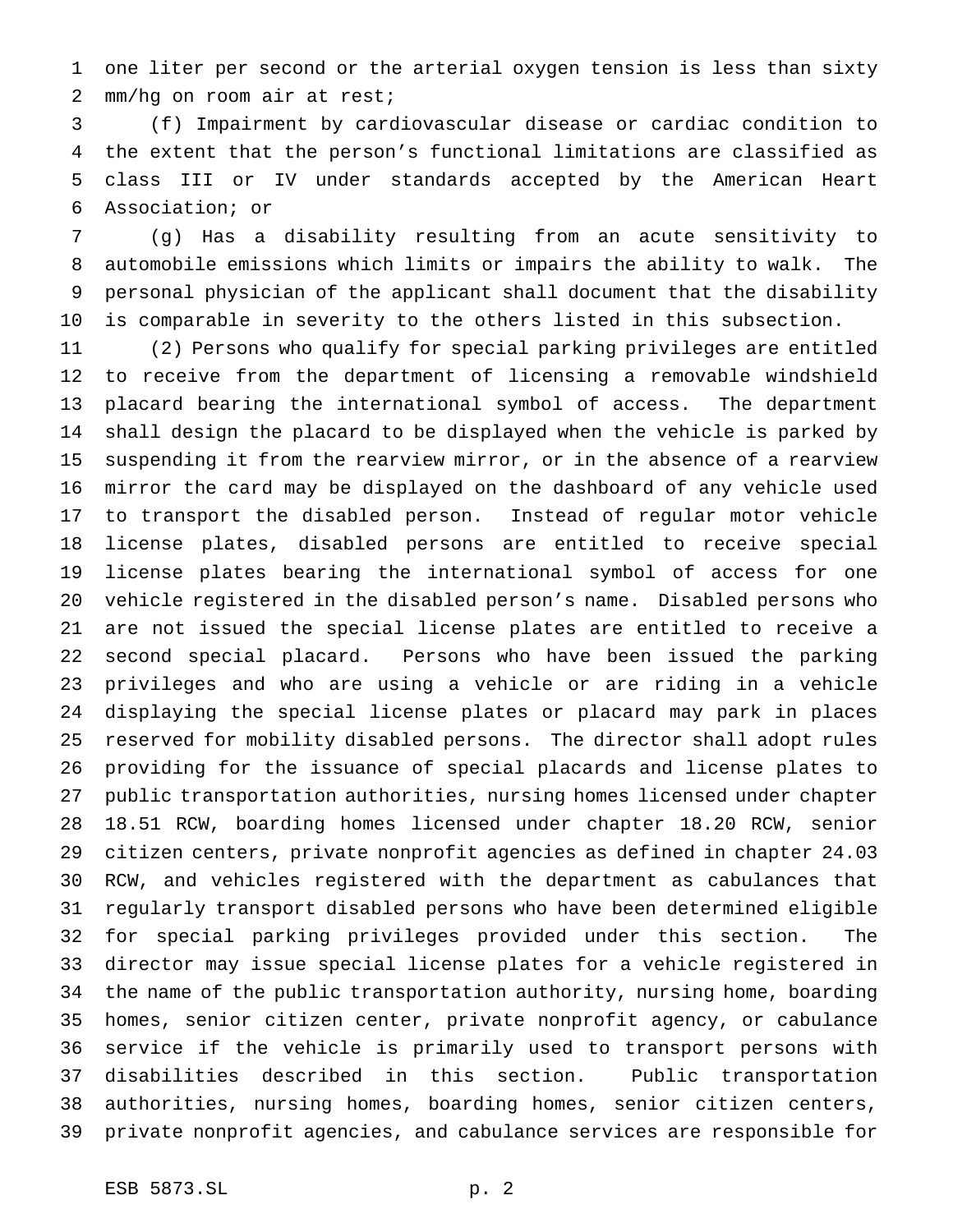insuring that the special placards and license plates are not used improperly and are responsible for all fines and penalties for improper use.

 (3) Whenever the disabled person transfers or assigns his or her interest in the vehicle, the special license plates shall be removed from the motor vehicle. If another vehicle is acquired by the disabled person and the vehicle owner qualifies for a special plate, the plate shall be attached to the vehicle, and the director shall be immediately notified of the transfer of the plate. If another vehicle is not acquired by the disabled person, the removed plate shall be immediately surrendered to the director.

 (4) The special license plate shall be renewed in the same manner and at the time required for the renewal of regular motor vehicle license plates under this chapter. No special license plate may be issued to a person who is temporarily disabled. A person who has a condition expected to improve within six months may be issued a temporary placard for a period not to exceed six months. The director may issue a second temporary placard during that period if requested by the person who is temporarily disabled. If the condition exists after six months a new temporary placard shall be issued upon receipt of a new certification from the disabled person's physician. The parking placard of a disabled person shall be renewed, when required by the director, by satisfactory proof of the right to continued use of the privileges.

 (5) Additional fees shall not be charged for the issuance of the special placards. No additional fee may be charged for the issuance of the special license plates except the regular motor vehicle registration fee and any other fees and taxes required to be paid upon registration of a motor vehicle.

 (6) Any unauthorized use of the special placard or the special license plate is a misdemeanor.

32 (7) It is a ((traffic)) parking infraction, with a monetary penalty 33 of ((fifty)) one hundred seventy-five dollars for any person to park a vehicle in a parking place provided on private property without charge or on public property reserved for physically disabled persons without a special license plate or placard. If a person is charged with a violation, the person shall not be determined to have committed an infraction if the person produces in court or before the court appearance the special license plate or placard required under this